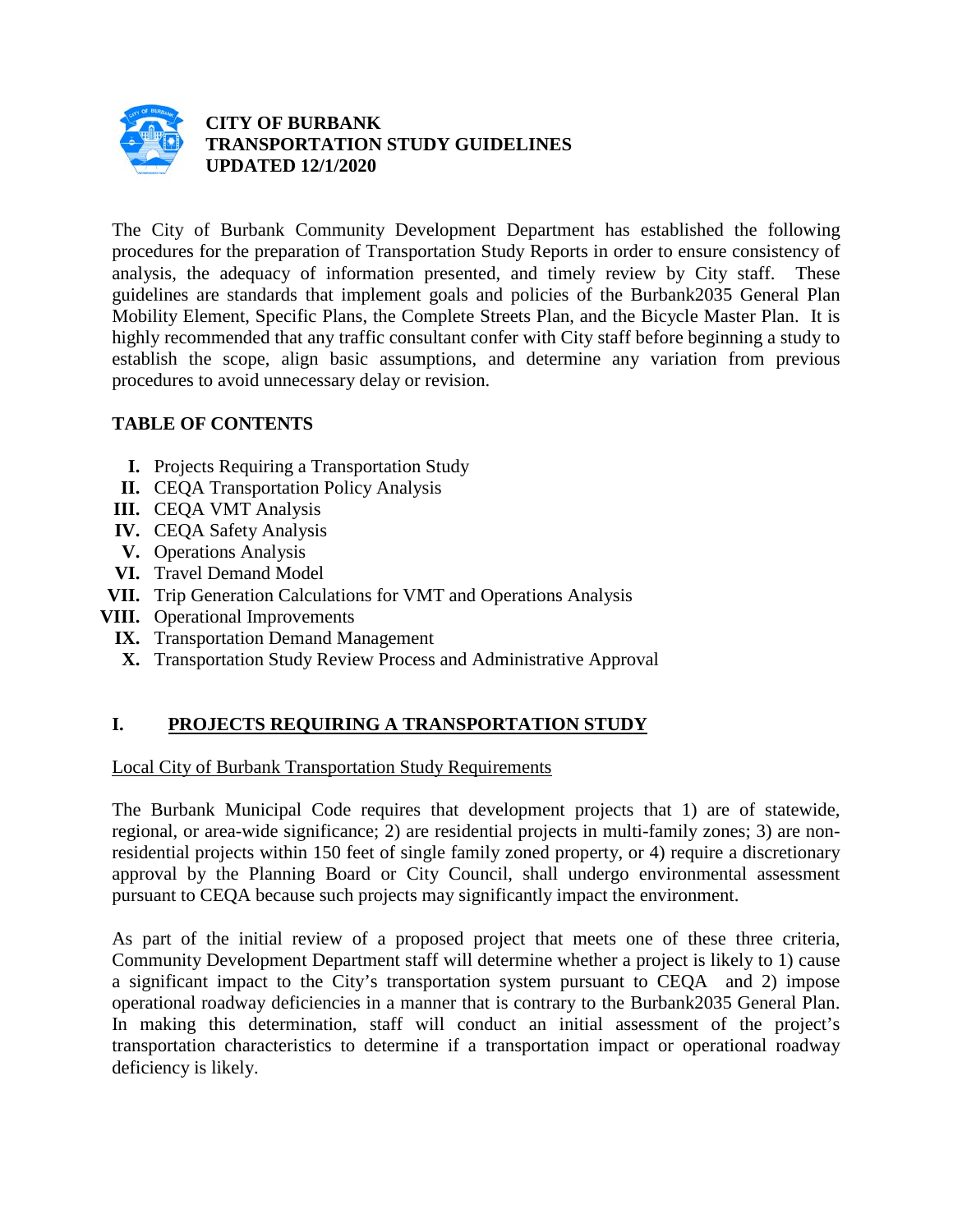#### Transportation Impact Checklist

A project is likely to have a transportation impact on the environment if the answer to any of the following questions is yes:

- A. Would the project conflict with a program, plan, ordinance, or policy addressing the circulation system, including transit, roadway, bicycle, and pedestrian facilities?
- B. Would the project conflict or be inconsistent with CEQA Guidelines 15064.3(b) related to increased Vehicle Miles Traveled?
- C. Would the project substantially increase hazards due to geometric design features or incompatible uses?
- D. Would the project result in inadequate emergency access?

In addition to CEQA impacts, a project is likely to impose a roadway operational deficiency contrary to the Burbank2035 General Plan if the answer to the following question is yes:

E. Would the project result in a roadway operational deficiency that would be contrary to the Burbank2035 General Plan?

If the answer to any of the above five questions is yes, then a more detailed transportation study is required and these guidelines shall be used for studies prepared to analyze a project's impact on transportation and circulation.

#### Transportation Study Screening Process

For each proposed Project's initial assessment, City staff will apply the following screening criteria to answer questions A through E above to determine if a project requires a transportation study.

- A. If the project's initial assessment shows that it satisfies one of the following criteria, then that project shall be presumed not to have a transportation impact due to conflicting with a program, plan, ordinance or policy:
	- 1. The project is not requesting a discretionary approval
	- 2. The project
		- a. is in conformance with the Burbank2035 General Plan and SCAG Regional Transportation Plan / Sustainable Communities Strategy; AND
		- b. does not impact an existing or planned bicycle, or pedestrian facility identified in the General Plan, Bicycle Master Plan, or Complete Streets Plan; AND
		- c. does not impact existing or planned transit facilities or policies.

*If none of these criteria are satisfied, than a CEQA transportation policy analysis is required.*

B. If the project's initial assessment shows that it satisfies one of the following criteria, then that project shall be presumed not to have a CEQA transportation impact under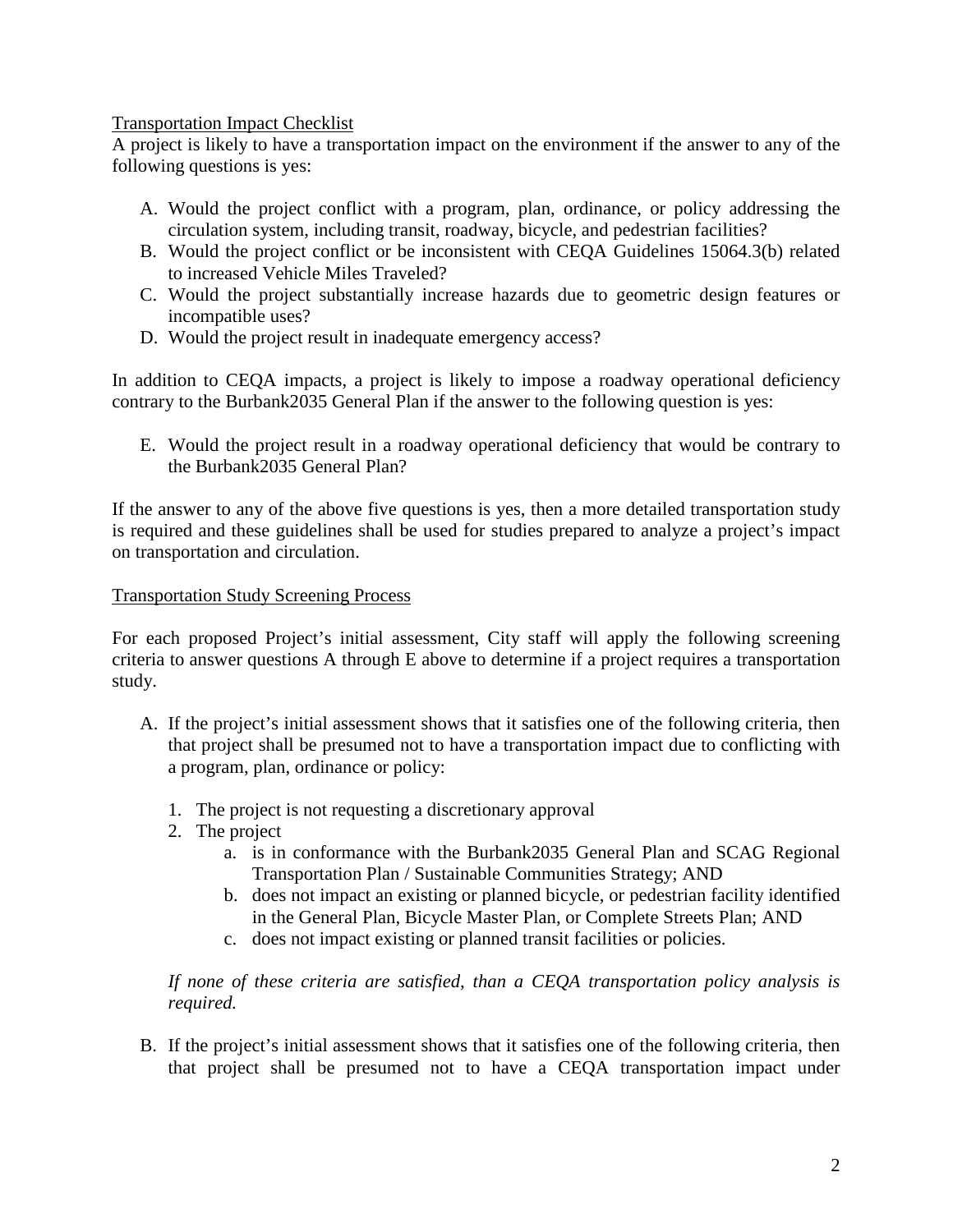15064.3(b) and therefore does not require a more detailed transportation analysis of the project's impact on Vehicle Miles Traveled:

- 1. The project is a "small project" that generates less than 110 daily trips
- 2. The project is a residential, retail, office, or mixed-use project within ½ mile of an existing major transit stop or existing stop along a high-quality transit corridor (as defined by the OPR technical advisory<sup>[1](#page-2-0)</sup>) and:
	- a. does not have a FAR less than 0.75
	- b. does not include more parking than is required by the Burbank Municipal Code
	- c. is consistent with the RTP/SCS
	- d. does not replace affordable housing units with a smaller number of moderateor high-income units
- 3. The project is a 100-percent affordable housing or affordable housing mixed use infill project
- 4. The project consists of one or more neighborhood-serving retail uses that total 50,000 square feet or less. The determination that a retail use is neighborhood-serving shall be made by the Community Development Department and may include retail, restaurant, or commercial service uses that generally serve the local area.
- 5. The project does not include a land use, project feature, or location that suggests it could have an impact on Vehicle Miles Traveled despite meeting criteria 1 through 4.

*If none of these criteria are satisfied, than a CEQA VMT Analysis is required.*

- C. If the project's initial assessment shows that it satisfies all the following criteria, then the project shall be presumed to not have a transportation impact due to substantially increasing hazards due to geometric design features or incompatible uses:
	- 1. The project is not adding or removing new access points to the street system, realigning city streets, or introducing new vehicle trips to an existing deficient access point
	- 2. The project is not introducing new conflicts between vehicles, bicycles, and pedestrians
	- 3. The project is expected to add less than 25 AM or PM peak hour trips to any Caltrans off ramp.
	- 4. A project design feature does not substantially increase hazards due to geometric design features or incompatible uses, as determined by the Community Development Department or Public Works Department

*If one or more of these criteria are not satisfied, then a CEQA Safety Analysis is required.*

<span id="page-2-0"></span> <sup>1</sup> Governor's Office of Planning and Research (2018) *Technical Advisory on Evaluating Transportation Impacts in CEQA*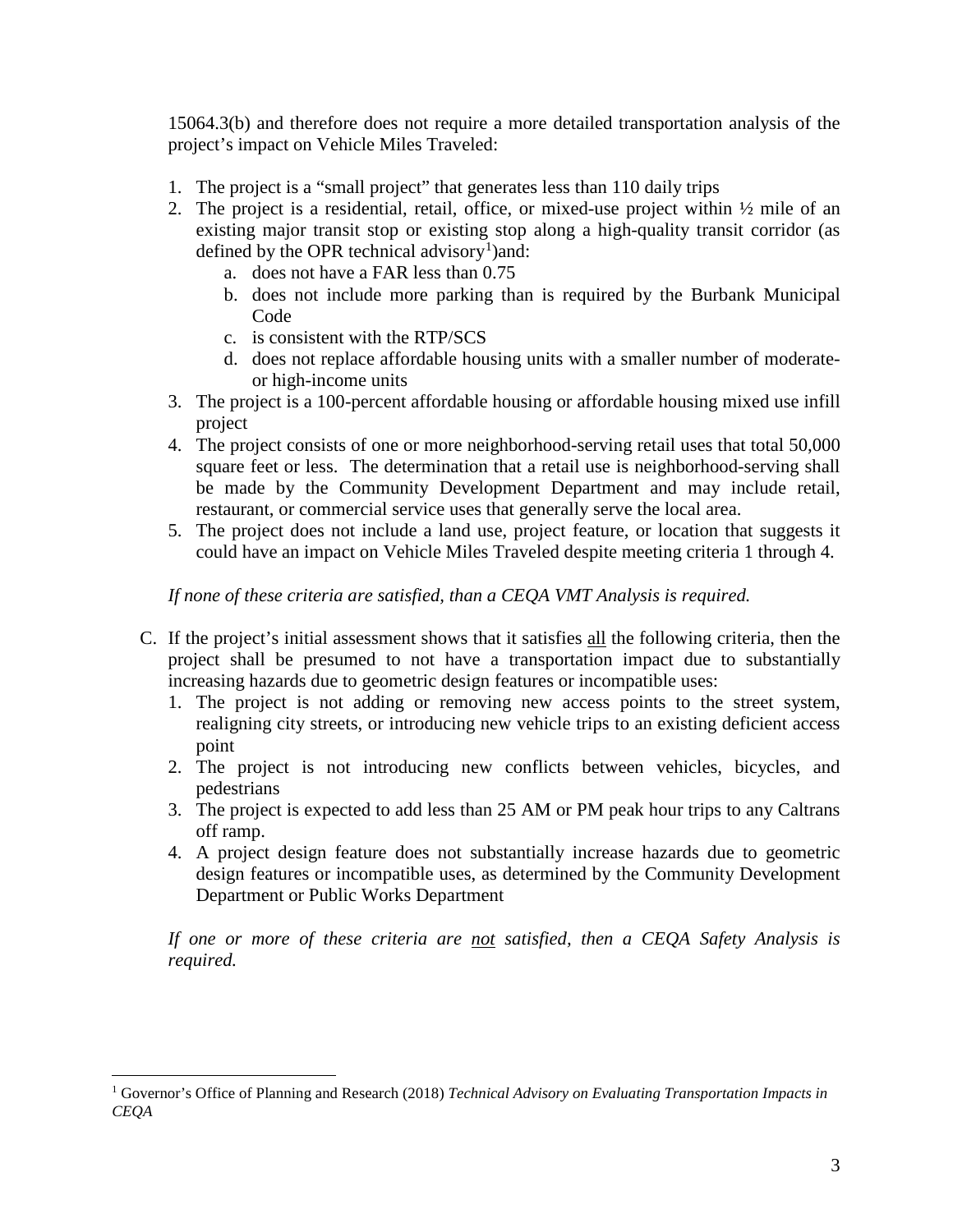- D. If the project's initial assessment shows that it satisfies the following criteria, then the project shall be presumed to not have a transportation impact resulting in inadequate emergency access.
	- 1. The project does not affect emergency vehicle circulation or increase emergency response times

*If this criteria is not satisfied, then a CEQA Safety Analysis is required.*

E. In addition to items A through D above related to CEQA, if a project is expected to generate more than 50 AM or PM peak hour vehicle trips, an Operations Analysis may be required at the discretion of the Community Development Department to ascertain if the project will introduce a roadway operational deficiency that is incompatible with the Burbank2035 General Plan.

*If this trip generation criteria is satisfied, then an Operational Analysis may be required.*

## **II. CEQA TRANSPORTATION POLICY ANALYSIS**

If a project is expected to conflict with a program, plan, ordinance, or policy addressing the circulation system, including transit, roadway, bicycle, and pedestrian facilities, then a transportation policy analysis must be prepared to identify mitigation measures or changes to project design features to minimize these impacts. Potential policy impacts could include:

- Interfering with existing bicycle facilities, or precluding the construction of future bicycle facilities identified in the Bicycle Master Plan or Complete Streets Plan.
- Failing to conform to Burbank2035 General Plan Mobility Element Table M-2 Sidewalk Standards, failing to account for sidewalk policies in specific plans, or reducing sidewalk/parkway widths below the standards specified in Burbank2035
- Introducing barriers to pedestrian circulation or impacting existing pedestrian paths of travel, pedestrian amenities, or pedestrian improvements called out in the General Plan, Specific Plans, or Complete Streets Plan
- Impacting existing or future transit facilities, or impacting transit service

# **III. CEQA VMT ANALYSIS**

In 2018, the California Natural Resources Agency certified and adopted the CEQA Guidelines update which included revised guidelines that implement Senate Bill 743. This update changed the way the City of Burbank evaluates a project's transportation impacts under CEQA. If a project contribution to lowering the level of service, it is no longer considered a CEQA transportation impact. The City of Burbank measures vehicle miles traveled (VMT) caused by a project and determines if a project's VMT exceeds certain thresholds of significance.

The City of Burbank is currently undertaking a process to update its transportation impact thresholds and procedures to conform to SB 743 as well as the City's Burbank2035 General Plan. However, because state law no longer allows congestion-based analyses to determine CEQA impacts and instead requires adopting VMT measurements and thresholds, all projects that require CEQA transportation analysis prior to adopting formal updated CEQA thresholds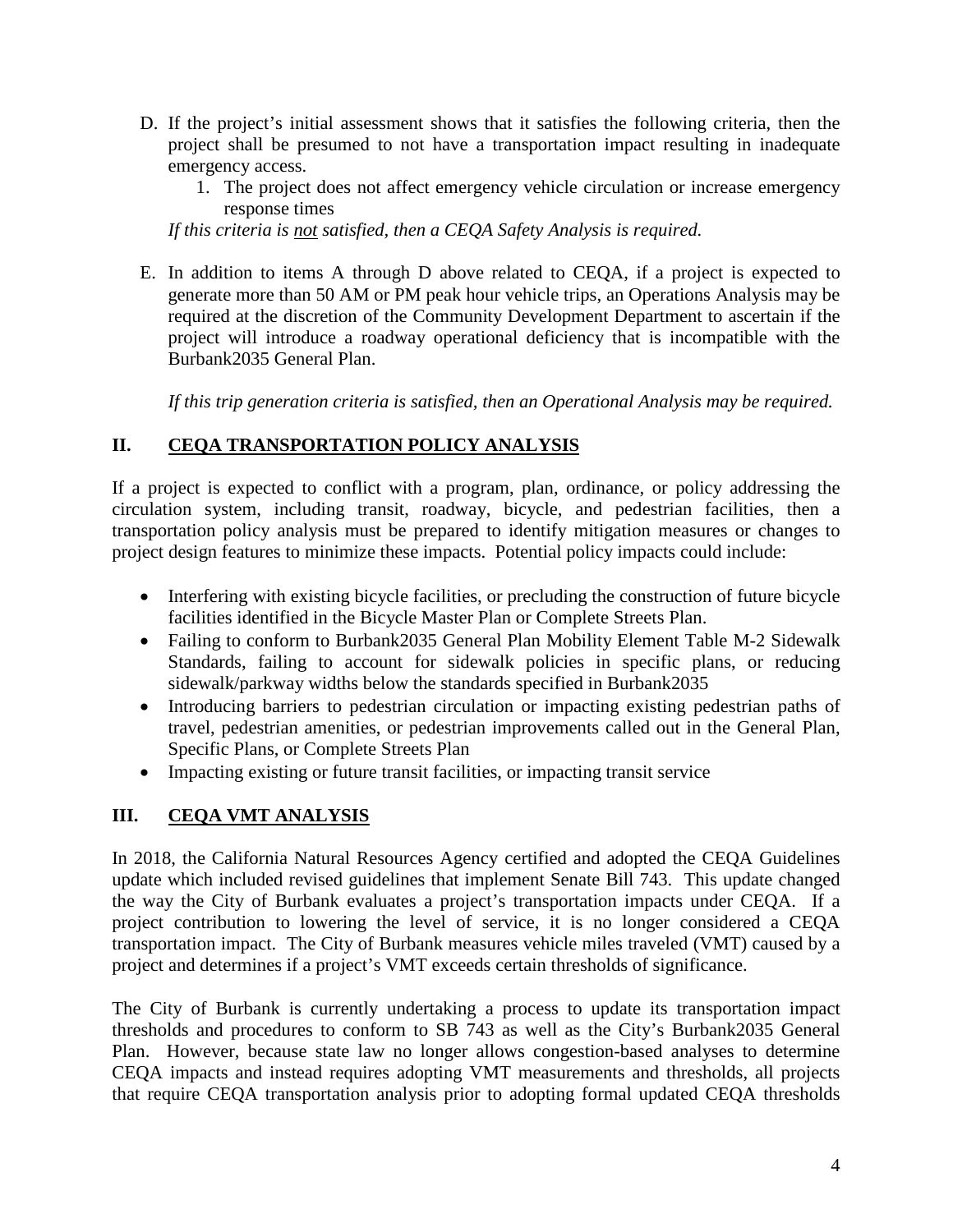and standards will be analyzed according to OPR's "Technical Advisory on Evaluating Transportation Impacts in CEQA." The City of Burbank has established interim transportation impact thresholds based on OPR guidance, including the suggested project screening criteria, thresholds of significance, and potential mitigation measures. Projects that require a transportation CEQA VMT analysis shall follow the procedures outlined below.

#### **A. SIGNIFICANT TRAFFIC IMPACT THRESHOLDS**

If a project is not screened out from VMT analysis it is considered to have a significant transportation impact if the project's VMT exceeds the following thresholds:

| Project Type   | Threshold of Significance                                                          |
|----------------|------------------------------------------------------------------------------------|
| Residential    | Project VMT exceeds a level of 15 percent below existing Los Angeles County        |
|                | VMT per capita.                                                                    |
| Office $&$     | Project VMT exceeds a level of 15 percent below existing Los Angeles County        |
| Industrial     | VMT per employee.                                                                  |
| Retail         | For projects that are not neighborhood-serving (e.g. not less than 50,000 s.f.),   |
|                | Project causes a net increase in total VMT, after accounting for the VMT of        |
|                | any existing uses.                                                                 |
| Mixed Use      | For mixed-use projects, if any residential, office, or retail use component of the |
|                | mixed-use project causes a significant impact as calculated by the applicable      |
|                | individual land use methodology, after accounting for internal capture.            |
| Other projects | For land uses that differ significantly from any of the uses described above,      |
|                | quantifiable threshold shall be developed specific to the project.                 |

**Table 1: Project-Level Thresholds of Significance**

#### **Table 2: Cumulative-Level Thresholds of Significance**

| Project Type | Threshold of Significance                                                   |
|--------------|-----------------------------------------------------------------------------|
| All          | Project is consistent with the goals, policies, development standards, and  |
|              | densities of the Burbank2035 General Plan, Specific Plans, Complete Streets |
|              | Plan, Bicycle Master Plan, or other applicable transportation plans AND the |
|              | project is consistent with the RTP/SCS                                      |

For calculating thresholds of significance, the City of Burbank shall be consulted to determine the applicable tool or methodology that shall be used.

## **B. ITEMS TO BE INCLUDED IN THE VMT ANALYSIS**

The following items must be included in the CEQA VMT analysis unless waived by the Community Development Department; the consultant is encouraged to discuss and/or submit major study components for review prior to submittal of the draft Transportation Study report: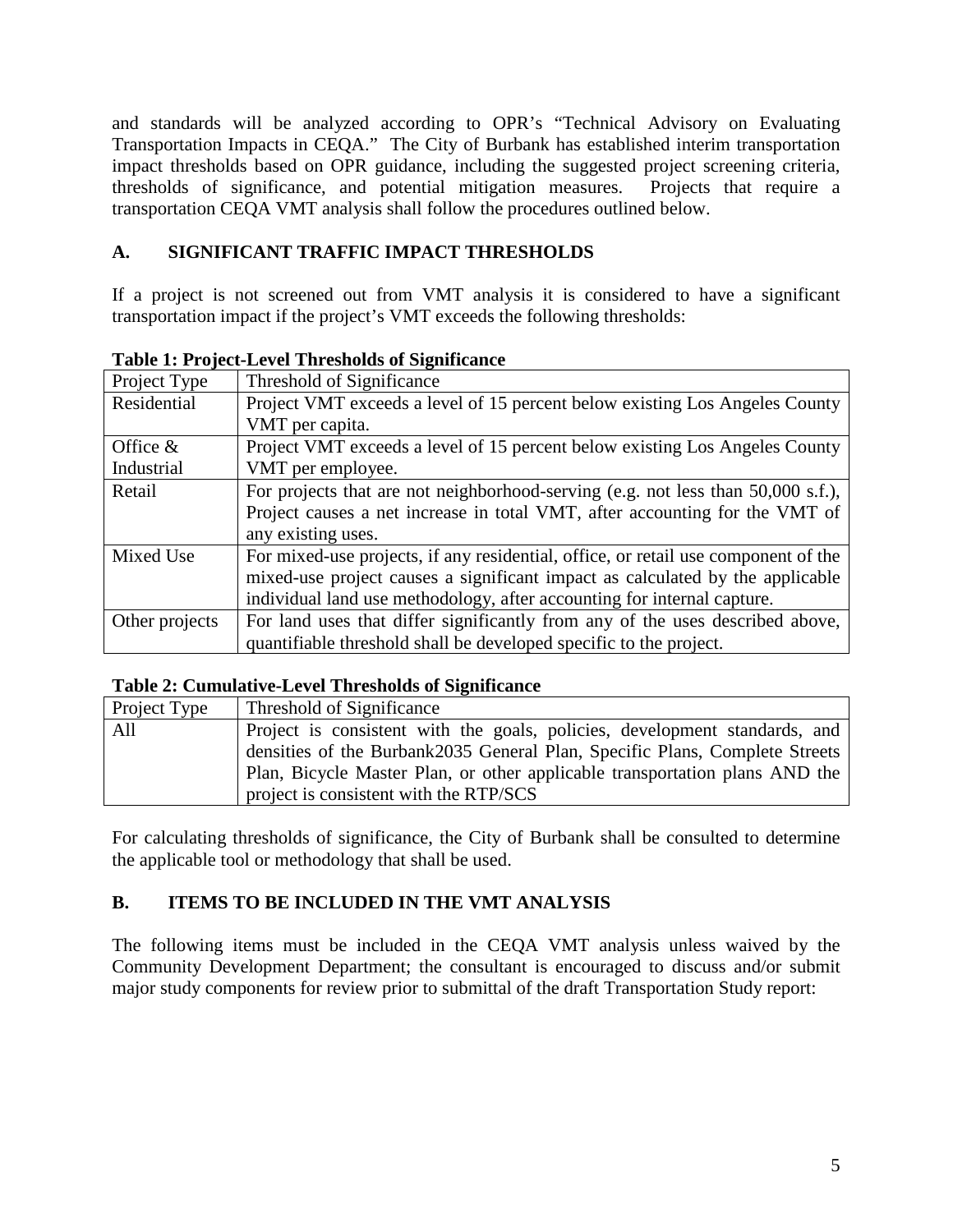#### Components of Analysis

#### 1. VMT Metrics

Study should identify applicable VMT metric, based on the project's use or mix of uses (residential, office, retail, mixed-use, or other).

2. VMT Thresholds

Study shall identify and calculate applicable VMT threshold of significance as determined by the City's interim thresholds of significance in Table 3.

| Project Type   | Project Threshold                                                      |
|----------------|------------------------------------------------------------------------|
| Residential    | Project home-based VMT per capita shall not exceed a level of 15       |
|                | percent below the average County home-based VMT per capita as          |
|                | calculated from the SCAG Travel Demand Model. Project base year        |
|                | figures can be interpolated between the base year and horizon year of  |
|                | the model.                                                             |
| Office $&$     | Project home-based work VMT per employee shall not exceed a level      |
| Industrial     | of 15 percent below the average County home-based work VMT per         |
|                | employee as calculated from the SCAG Travel Demand Model.              |
|                | Project base year figures can be interpolated between the base year    |
|                | and horizon year of the model.                                         |
| Retail         | For projects that are not neighborhood-serving (e.g. not less than     |
|                | 50,000 s.f.), project shall not increase net total VMT.                |
| Mixed Use      | For mixed-use projects, baseline shall be established separately for   |
|                | each independent residential, office, or retail use component of the   |
|                | project as described above.                                            |
| Other projects | For land uses that differ significantly from any of the uses described |
|                | above, baseline shall be developed specific to the project.            |

**Table 3: VMT Thresholds of Significance**

#### 3. Forecast of Project VMT Effects

Study shall forecast the project's VMT effects as applicable depending on the land use of the project. The project's VMT effects should be determined as follows:

#### **Table 4: Project VMT**

| Project Type | <b>VMT</b> Measurement                                                  |
|--------------|-------------------------------------------------------------------------|
| Residential  | At the discretion of the City, Project VMT per capita shall be derived: |
|              | 1) by multiplying the project's trip generation by the average          |
|              | Burbank home-based trip length determined from the SCAG                 |
|              | Travel Demand Model and dividing by the Project's residential           |
|              | population. Residential population shall be calculated by               |
|              | multiplying number of units by the average household size as            |
|              | reported in the Burbank2035 General Plan FEIR or other                  |
|              | source as determined by the City; OR                                    |
|              | 2) directly through use of the SCAG Travel Demand Model to              |
|              | calculate project VMT and dividing by residential population.           |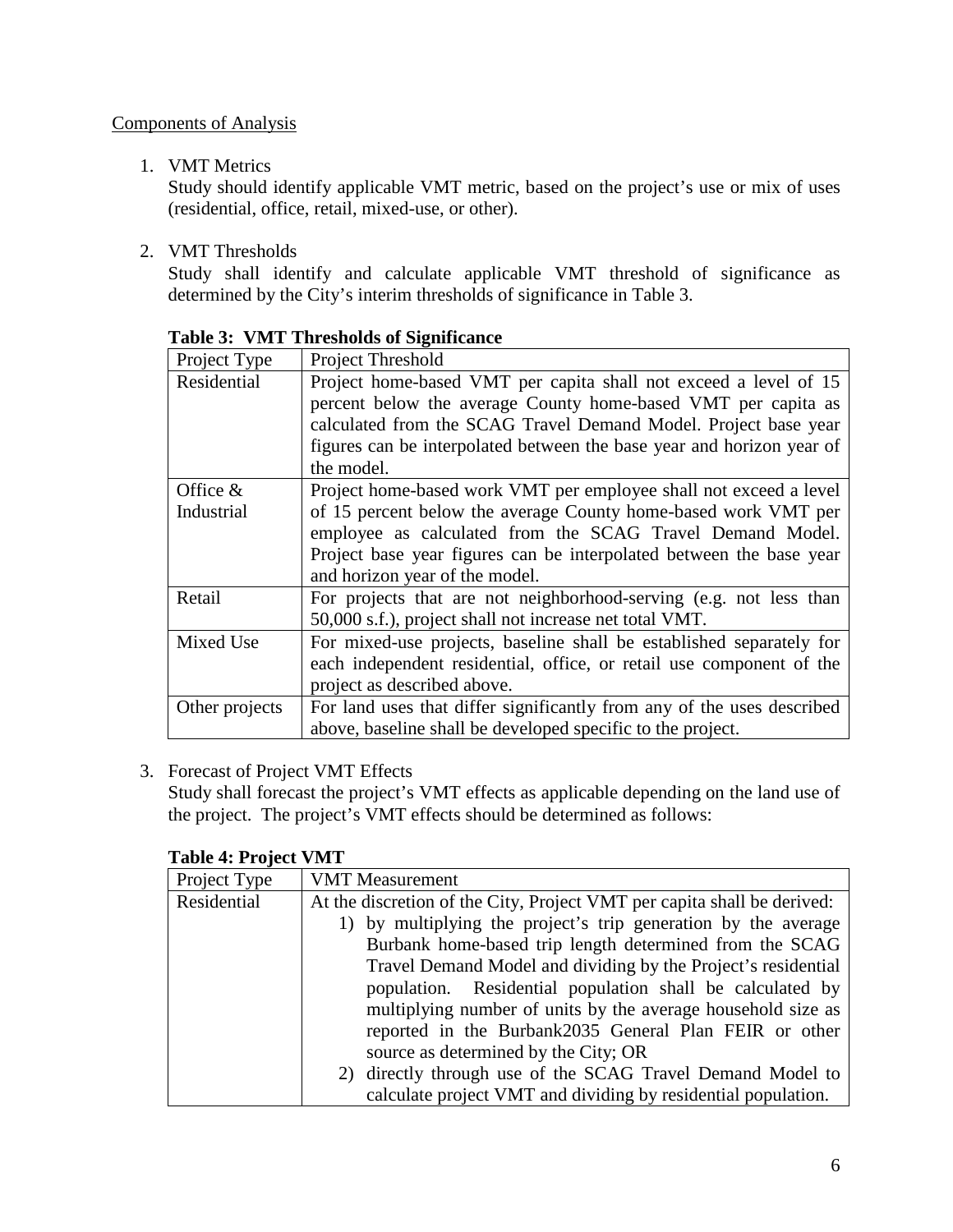| Office $&$     | At the discretion of the City, Project VMT per employee shall be       |
|----------------|------------------------------------------------------------------------|
| Industrial     | derived:                                                               |
|                | 1) by multiplying the project's trip generation by the average         |
|                | Burbank home-based work trip length determined from the                |
|                | SCAG Travel Demand Model and dividing by the project's                 |
|                | expected employees. Employment estimate shall be calculated            |
|                | by multiplying the project adjusted gross square footage (in           |
|                | 1,000s) by the appropriate employment factor from the                  |
|                | Burbank2035 General Plan FEIR or other source<br><b>as</b>             |
|                | determined by the City; OR                                             |
|                | directly through use of the SCAG Travel Demand Model to<br>2)          |
|                | calculate project VMT and dividing by number of employees.             |
| Retail         | For projects that are not neighborhood-serving (e.g. not less than     |
|                | 50,000 s.f.), the SCAG Travel Demand Model shall be used to            |
|                | compare total City or County VMT generated with and without the        |
|                | project.                                                               |
| Mixed Use      | For mixed-use projects, VMT per capita or total VMT should be          |
|                | calculated for each independent residential, office, or retail use     |
|                | component.                                                             |
| Other projects | For land uses that differ significantly from any of the uses described |
|                | above, project VMT threshold shall be determined specific to the       |
|                | project.                                                               |

4. Identify Significant Impacts

Project Level Impacts: Study shall compare the project VMT efficiency metric or total VMT calculated (as described in Table 4) to the VMT threshold identified in Table 3 to determine the project would result in a significant impact.

Cumulative Impacts: Study shall ascertain whether the project is consistent with the goals, policies, development standards, and densities of the Burbank2035 General Plan and related planning/policy documents AND the project is consistent with the RTP/SCS.

5. Develop Mitigation Measures

Based on the results of the aforementioned analysis, if project's VMT exceeds an applicable project or cumulative significant impact threshold, the study should propose feasible mitigation measures to reduce the project impact to a less than significant level.

6. In all cases above, the City may determine, for specific projects, that alternative travel demand models, data sources, or VMT calculation methods may be more appropriate when determining project impacts.

To help illustrate the components included in the analysis, the following information shall be included in the Transportation Study: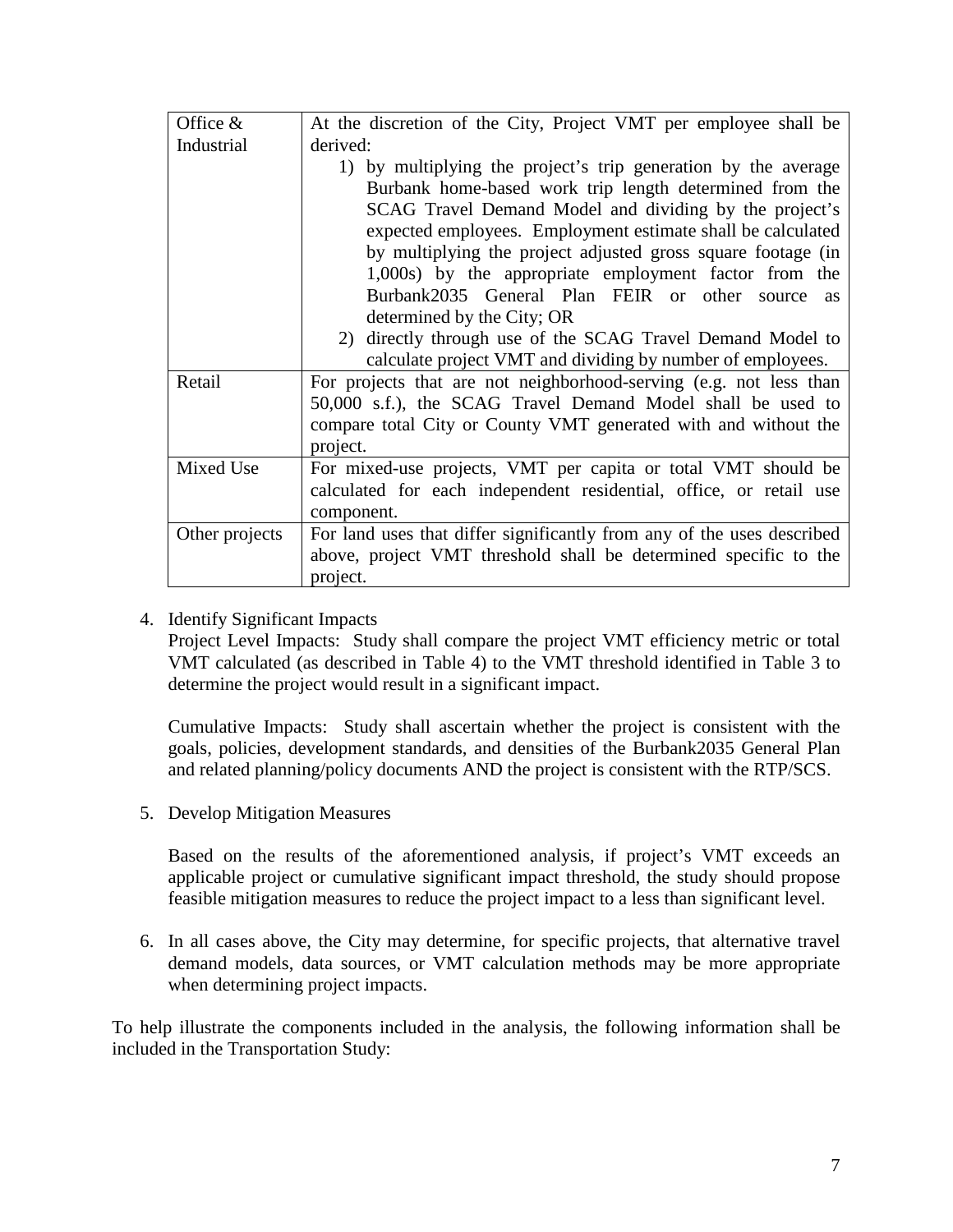#### Maps Illustrating the following:

- Project Location / study area
- Site Plan Map
- Existing street system including number of lanes, Mobility Element classification designation, speed limits and other transportation features
- Existing public transit service, bicycle network, and relationship to high quality transit corridors or major transit centers

### Tables Illustrating:

- Project land use assumptions by phase
- Project trip generation by phase, and generation rates; truck trip generation may be required for commercial projects
- Project VMT and/or VMT efficiency metric (e.g. VMT per capita, etc.)
- VMT Threshold
- Identification of any significant impacts

## **C. VMT MITIGATION MEASURES**

Mitigation measures may include on-site or off-site VMT reduction strategies, project design changes, or actions to reduce vehicle travel demand such as TDM or pricing strategies. Quantification of VMT, TDM, or pricing strategies may be obtained from the Quantifying Greenhouse Gas Mitigations Measures, CAPCOA 2010 or other recent studies. Study should include sufficient documentation to quantify the effect that the proposed mitigation will have on reducing project VMT to a level that is less than significant. The study must show that implantation of the mitigation measure is feasible and should clearly define who is responsible to implement the mitigation. Below, further information is provided on considerations for specific mitigation strategies.

#### Transit Capacity and Access Improvements

- Transit mitigation measures should include a comprehensive transit program that clearly describes how the proposed improvement will reduce project VMT. Any transit system capacity mitigations should also clearly identify how expansions will be implemented and funded. All transit mitigations must be coordinated with relevant transit providers.
- Transit measures and programs include: contribution of equipment or funds to increase capacity of existing systems, local transit shuttles provided by the applicant between the project site and appropriate regional transit centers, or provisions of facilities or equipment which expedite transit flow (e.g. bus priority, HOV lanes, etc.). The study must clearly demonstrate how the proposed improvement will reduce project VMT.

#### Pedestrian and Bicycle Improvements

• If project characteristics or location provide the opportunity for increased travel via pedestrian or bicycle modes, or increased trip capture between adjacent land uses, a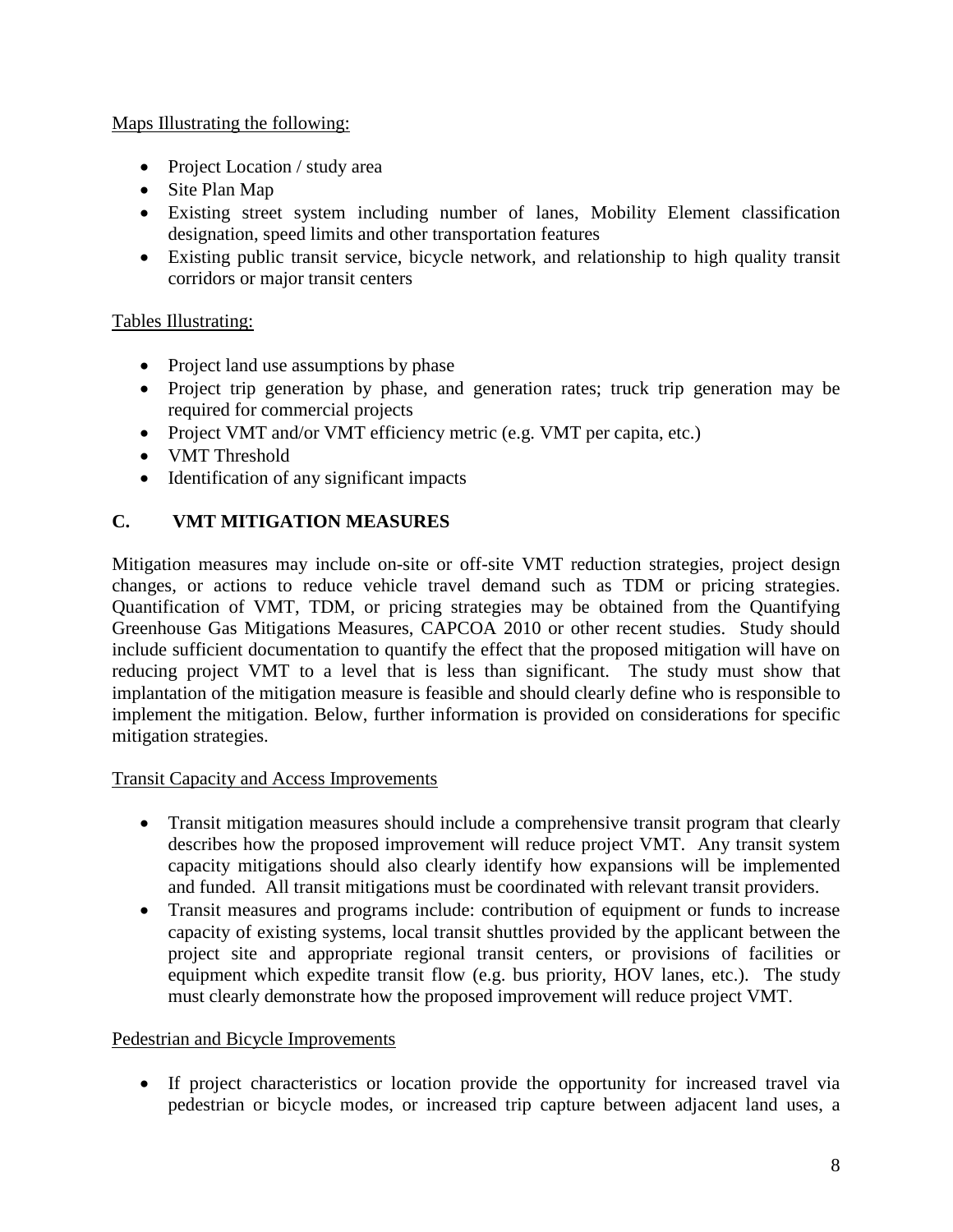reduction in project VMT may be granted in exchange for pedestrian or bicycle improvements.

- Pedestrian improvements include provision for wider sidewalks, removal of pedestrian obstacles in the public right of way to foster more walking, improvement of a pedestrian linkage to a transit center, better site access from the street, reorientation of buildings to the front of the street (with parking located behind), constructing pedestrian amenities, or other design changes to encourage walking.
- Bicycle improvements include providing short-term bicycle parking, commuter bicycle storage, shower facilities, changing facilities, or on-street bicycle infrastructure (bicycle lanes).
- Consideration will also be given to projects that implement policies, programs, or projects in the Complete Streets Plan or Bicycle Master Plan.

### TDM Programs

• TDM programs may be considered as mitigation for project VMT if the proposed TDM program meets the guidelines and standards outlined in Section VIII of these guidelines. Generally, TDM programs must contain well-defined goals, establish clear monitoring programs, and describe the incentives or penalties instituted to ensure compliance. TDM programs will only be considered as mitigation measures if they demonstrate programs or policies above and beyond those items required by the City's Transportation Demand Management Ordinances.

#### Mitigation Monitoring Program for Inclusion in Environmental Document

• The necessary components of each mitigation measure in the mitigation monitoring plan should be stated separately for inclusion in the environmental document.

Mitigation Alternatives and Infeasible Mitigation Measures

• In certain circumstances there may be alternative mitigation measures to alleviate significant impacts. Where appropriate, the study may include a discussion of these alternative mitigations and provide a summary of why certain mitigations were rejected as infeasible.

## **IV. CEQA SAFETY ANALYSIS**

Projects that require a transportation CEQA Safety Analysis shall include the following elements below.

## **A. SITE ANALYSIS AND CIRCULATION**

The evaluation of a project's site access and circulation must include a review of site design features which may impact local traffic safety, including the following items: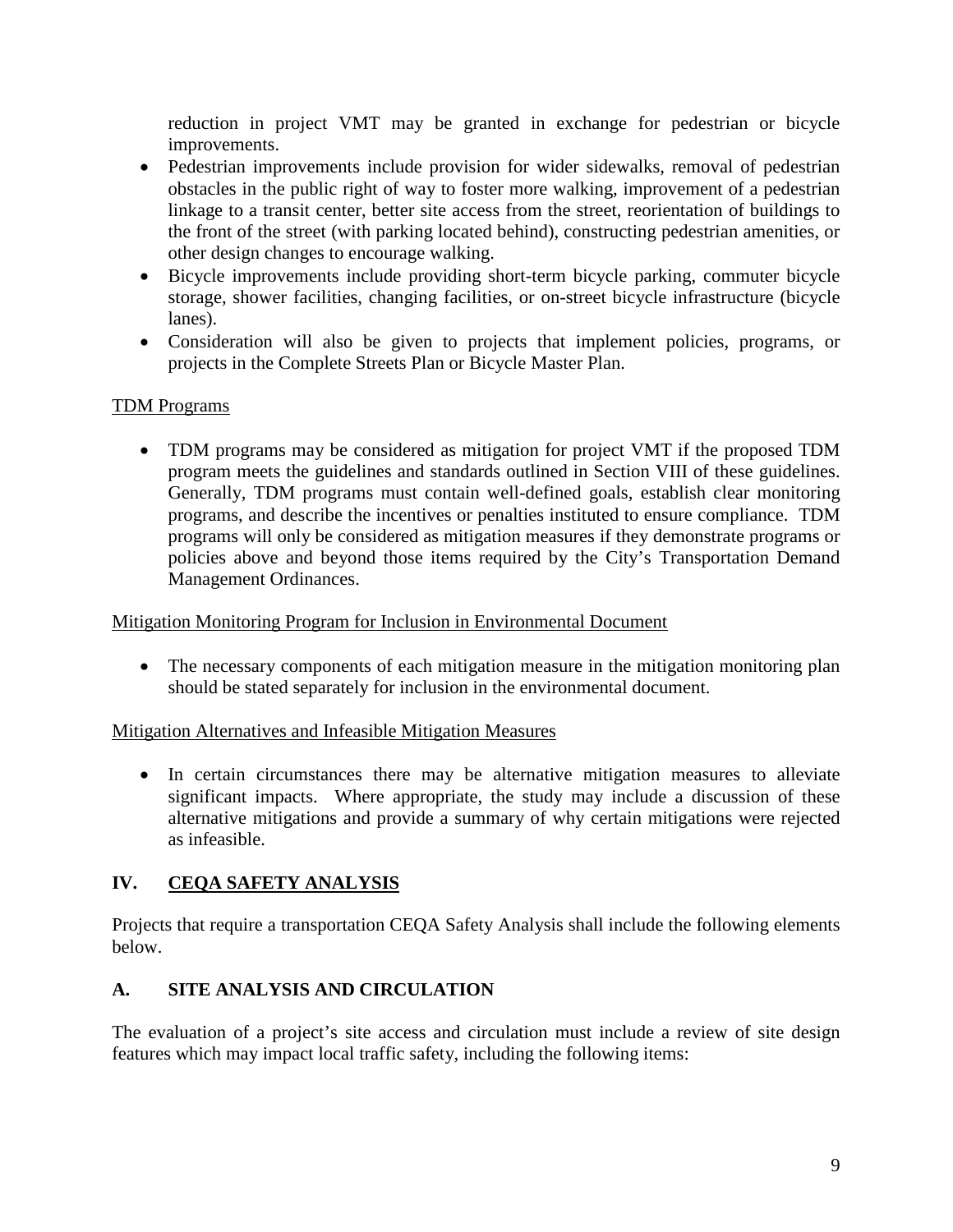- Location and design of access points and driveways, including optimal spacing based on sight distances
- Vehicle queuing, both entering from the street and leaving the site. Recommendations on driveway lane configurations should be included
- Internal circulation and parking
- Service and docking plans, including loading zones or bays used for truck delivery service
- Parking design
- Pedestrian and bicycle circulation, including:
	- o connections between the street and the proposed site
	- o circulation within on-site parking lots
	- o conformance with BMC 10-1-2301 Transportation Demand Management **Ordinance**
	- o Conformance with City of Burbank parking and access standards, including Americans with Disabilities Act requirements.

All site plans must be approved by the Community Development Department. Access points to adjoining public streets must be approved by the Public Works Department.

## **B. FREEWAY QUEUING ANALYSIS**

Projects that require a transportation analysis because they add 25 or more AM or PM peak hour trips to a Caltrans off ramp shall provide a Caltrans Freeway Queuing Analysis to demonstrate that the project does not create unsafe vehicle queuing condition on a Caltrans facility. To satisfy this requirement, the City may accept an analysis performed in conformance with the LADOT Transportation Assessments Interim Guidance for Freeway Safety Analysis.

## **V. OPERATIONS ANALYSIS**

While the evaluation of congestion and delay caused by a proposed project is no longer analyzed as part of the transportation analysis under CEQA, the Burbank2035 General Plan still has a goal of maintaining LOS D at the city's intersections to ensure there is adequate transportation operational efficiency on the City's roadway network. Thus, regardless of whether projects require a transportation analysis under CEQA, projects that expect to generate more than 50 AM or PM peak hour trips may be required to prepare an Operations Analysis to help determine if a project's expected traffic generation is compatible with the Burbank2035 General Plan and does not cause a roadway operational deficiency. Changes to delay, and possible improvements to reduce this delay, are not considered impacts under CEQA, and are not included in the project's environmental document. However, the operations analysis may identify specific circulation improvements to improve vehicle operations, and the legislative body approving the project (Planning Board or City Council) may wish to require the project to provide these improvements as conditions of approval if a legal nexus can be established or if the project is a Planned Development. This section describes the requirements for completing a General Plan Operations Analysis.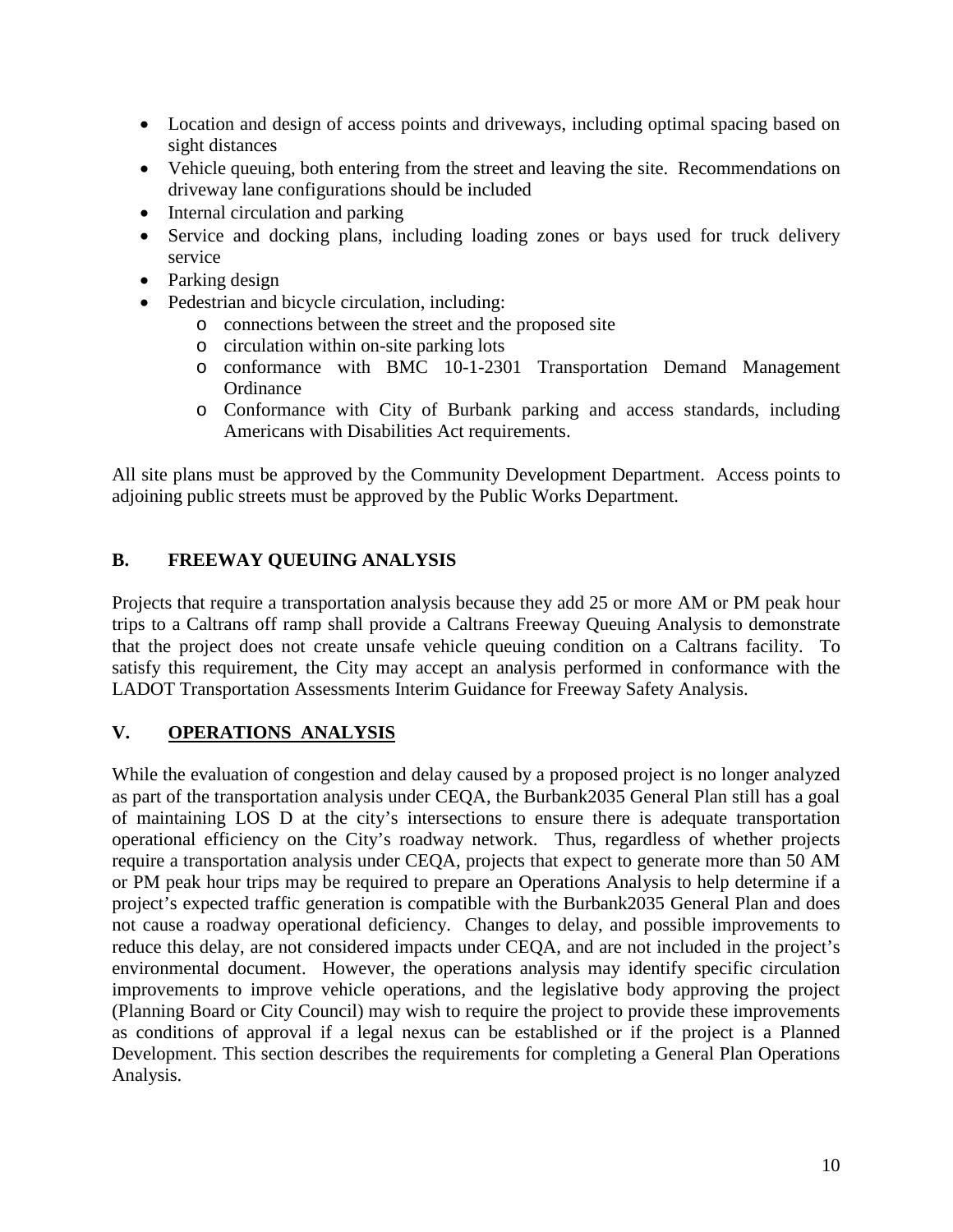### **A. STUDY AREA BOUNDARIES**

All critical intersections and roadway facilities within the primary influence area of the proposed development are to be evaluated. This primary influence area should be considered based upon the proposed project trip generation, the network of surrounding streets, and expected project distribution.

Critical intersections and street segments include:

- All study intersections included as study intersections in the Burbank2035 General Plan that are located within 1 mile of the project site should be included (additional General Plan study intersections may be included at the request of the Community Development Department)
- All signalized intersections immediately surrounding the project site
- Any local, residential street that is expected to carry project traffic (50 or more daily trips)
- Any location identified by the Community Development Department within one mile of the project site that may have particular operational characteristics that could cause operational deficiencies, such as intersections that currently operate at LOS D, E, or F during one or more peak hours;
- Any non-signalized intersection surrounding the project site or that carries project traffic between the project site and the nearby arterial street system or freeway ramp, as identified by the Community Development Department
- All project access points, including uncontrolled intersections, stop-controlled intersections, T-intersections, and driveways intersecting with public streets. These locations should be analyzed as if they were intersections.

## **B. STUDY PERIODS**

The peak travel in Burbank generally occurs during the weekday morning and evening peak hours, therefore traffic studies for all office, commercial, and residential uses shall identify and analyze traffic impacts during the AM and PM peak hours as determined by a count of roadway traffic. In some instances, the Community Development Department may require evaluation of other critical time periods or extended time periods, based on the site location and proposed uses. To capture peak hour conditions, traffic counts shall be collected during the morning hours between **7:00 and 10:00 AM** and evening hours between **4:30 and 7:30 PM**. Larger commercial or retail projects that are located in commercial zones may be asked to analyze traffic during Saturdays. If this analysis is required, counts shall be taken between 12:00 PM and 3:00 PM or as defined by the Community Development Department.

Average Daily Traffic (ADT) on neighboring arterial streets should also be measured to determine general traffic characteristics, to confirm peak hours of ambient traffic in the study area, and to calculate appropriate peak hour K-factor for the surrounding street network.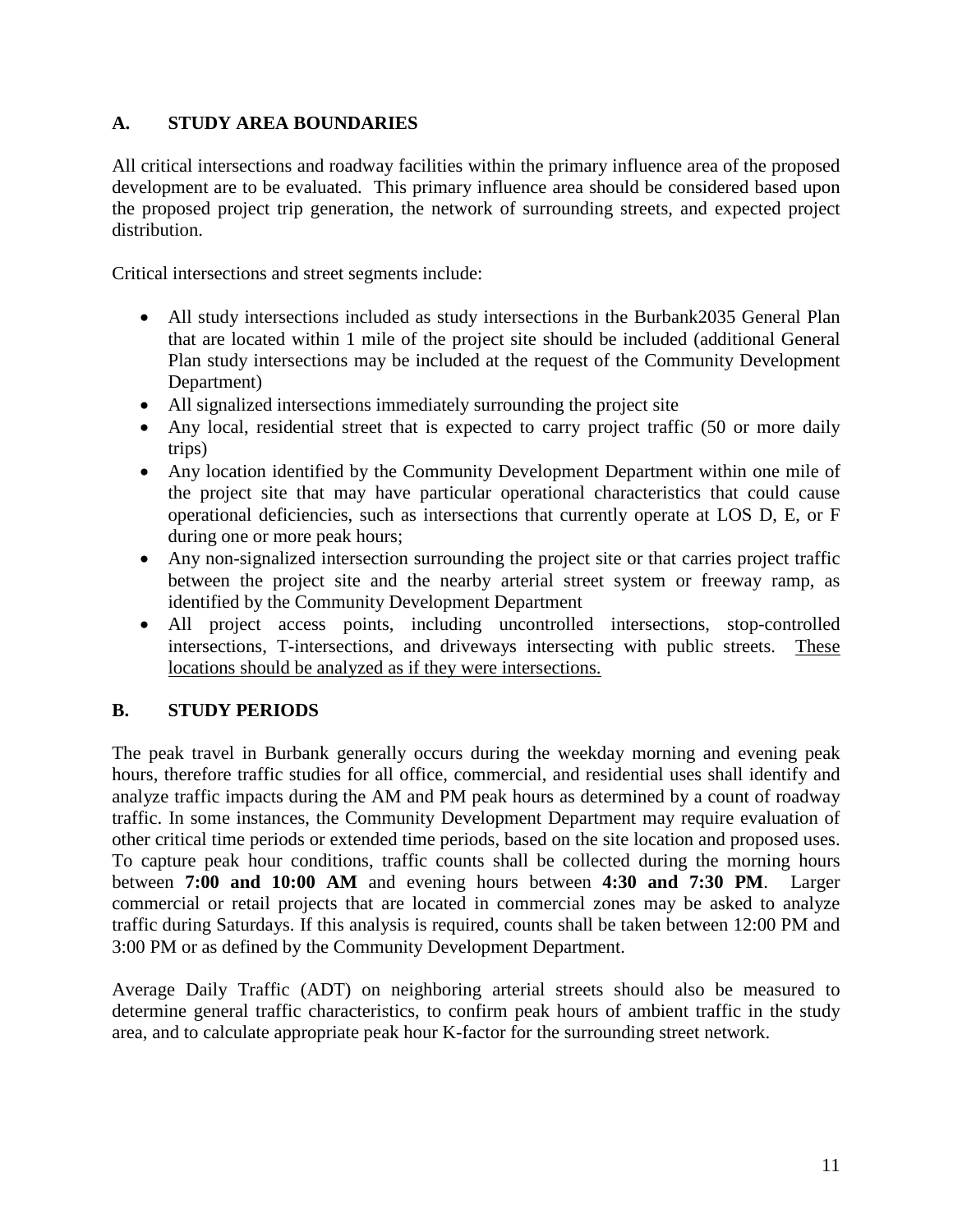Local residential streets in the project study area that are identified as critical street segments will be evaluated for both AM and PM peak hour and daily (ADT) traffic conditions for Existing, Future without Project, and Future with Project.

## **C. LEVEL OF SERVICE EVALUATION**

Intersection Level of Service (LOS) is the primary measurement of roadway vehicle operational characteristics. When determining LOS, the following guidelines shall be followed:

The latest Transportation Research Board Highway Capacity Manual Level of Service Methodology shall be used to analyze traffic operating conditions at signalized and unsignalized study intersections.

Intersection delay shall be calculated and summarized in a table showing a weekday AM and PM peak hour LOS at study intersections for existing, future without project, and future with project conditions. Change in intersection delay between 1) existing, future without project, and future with project conditions should be noted. Attach in a separate appendix detailed work sheets for each study intersection. Average control delay (all-way stop control) or minor approach control delay (two-way stop control), in seconds, should be calculated for unsignalized intersections and included in the summary table.

Use the most recent traffic volume counts (measured within the last two years) conducted by the City of Burbank if available; or conducted by a qualified traffic data collection firm if City counts are not available. *Due to COVID19, historical counts older than 2 years may be used if more recent counts that represent typical pre-COVID conditions are unavailable*

Assumed unmarked lanes (such as functional/de-facto right turn only lanes) will be allowed in the capacity calculation if the lane is a minimum of 19 feet wide and a minimum of 100 feet long. Bus stops, driveway aprons, and red-curb may be included in the 100-foot length calculation.

The City of Burbank should be consulted to obtain a list of programmed street improvements for study intersections for use in the Future without Project scenario HCM (delay) calculations.

The analysis methodology for freeway segments (if required) must be approved by the City of Burbank

A traffic signal warrant analysis, consistent with the latest California Manual of Uniform Traffic Control Devices, shall be included for any unsignalized intersection that meets the significant impact threshold.

Additional traffic impact analysis may be required in special circumstances such as:

- Holidays or special events
- Summer weekend activities for recreational uses or near recreational areas
- Freeway analysis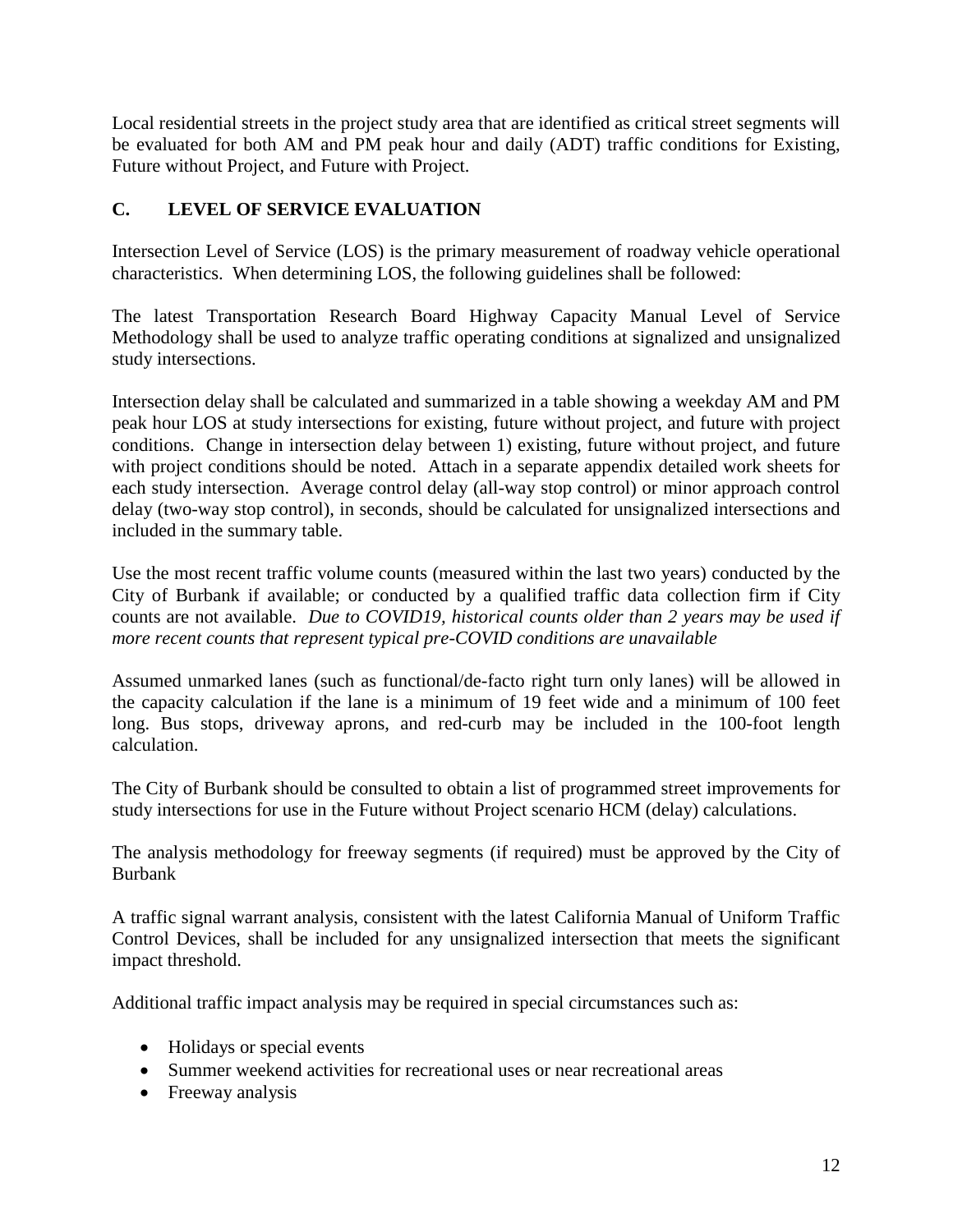- University or school expansions
- Swing shifts
- Developments with special visitor, employee, or shopping hours or days (e.g. Saturday analysis for shopping centers)
- Alternative projects as determined by another City Department or adjacent jurisdiction

Any alternative assumptions or methodologies deemed necessary by specific project conditions must be approved by the Community Development Department.

### **D. TRIP DISTRIBUTION FOR OPERATIONAL ANALYSIS**

The trip distribution is generally dependent upon population, employment, shopping opportunities, and accessibility to the site. For large developments, it is recommended that the project traffic distribution be derived based on an assignment of the Citywide Travel Demand Model for the Traffic Analysis Zone in which the project is located. Output from the Travel Demand Model should be used as a guideline for approximate geographic distribution. Local distribution near the project site should be manually assigned based upon the factors discussed above as well as street network characteristics near the project site. Project distributions must be approved by the Community Development Department.

#### **E. ITEMS TO BE INCLUDED IN THE OPERATIONS ANALYSIS**

The following items must be included in the traffic report unless waived by the Community Development Department; the traffic consultant is encouraged to discuss and/or submit major Transportation Study components for review prior to submittal of the draft Transportation Study report:

#### Components of Analysis

- 1. Existing Conditions at all study intersections and ADT locations
- 2. Project trip distribution
- 3. Project trip assignments at all study intersections and ADT locations
- 4. Future without Project Scenario
	- a. Identification of all future entitled projects or projects under construction
	- b. Identification of an appropriate ambient growth factor to account for regional traffic
	- c. Cumulative project traffic distribution and assignment at all study intersections and ADT locations (City's travel demand model may be used to assist with distribution and/or assignment)
- 5. Future with Project Scenario
- 6. Comparison of intersection delay and LOS for Existing, Future without Project, and Future with Project
- 7. For all study intersections, identification of improvements for any locations that exceed LOS D under future plus project conditions, and the project contributes to the increase in delay. These are improvements to be considered as project conditions of approval if a project nexus can be established.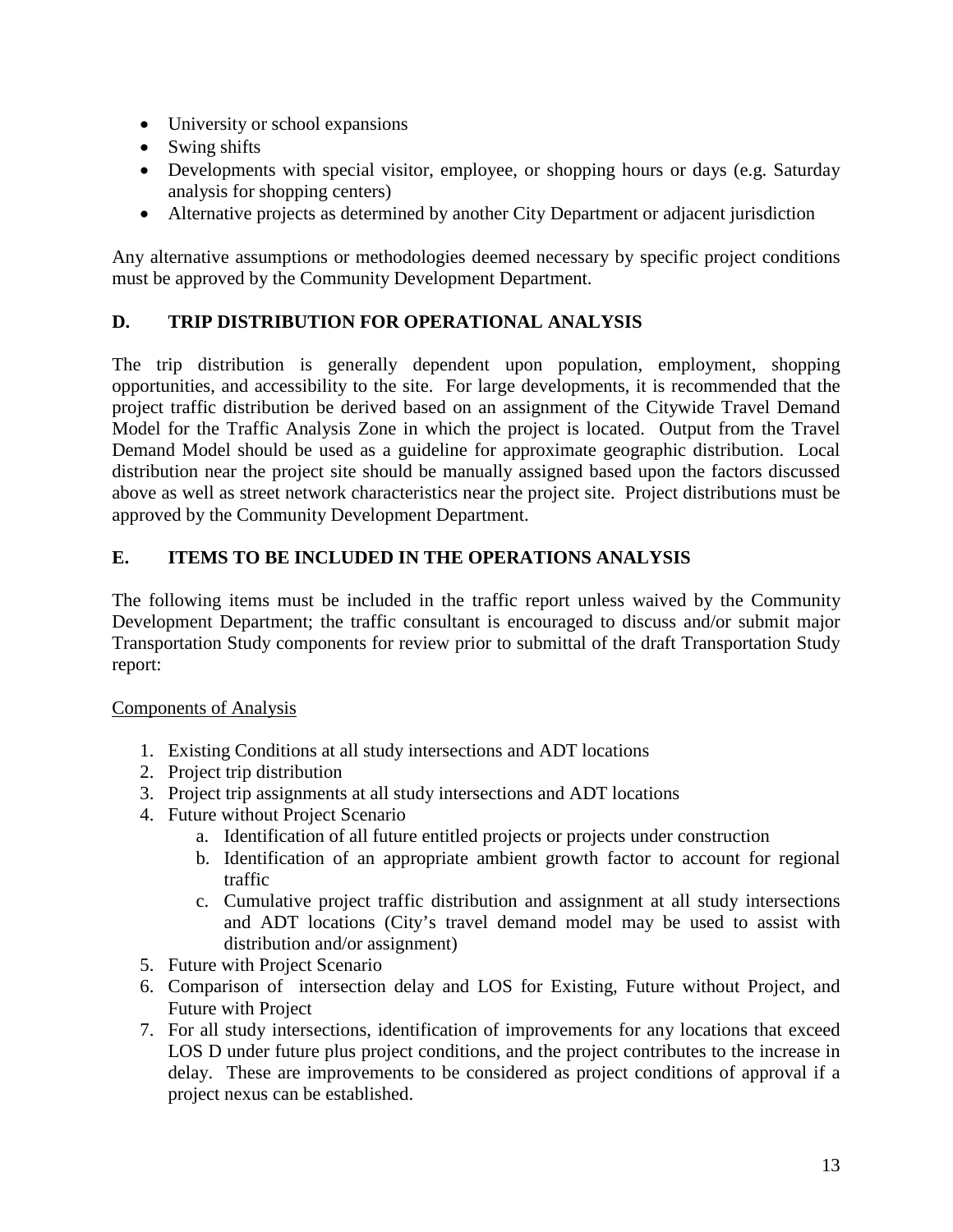- 8. Identification of improvements for any project access points that exceed LOS D under future plus project conditions. These improvements will be considered as conditions of approval or as changes to the project description, as appropriate.
- 9. Tables Illustrating:
	- Project land use assumptions by phase
	- Project trip generation by phase, and generation rates; truck trip generation may be required for commercial projects
	- Cumulative project trip generation, and generation rates
	- Level of Service definitions for signalized and unsignalized intersections
	- Level of Service for all analyzed scenarios
	- Changes in Level of Service for any improvements identified

10. Appendices including

- Diagrams illustrating study intersection geometries (including lane configurations, functional right turn lanes, traffic control, signal timing, etc.)
- Level of Service worksheets for all analyzed scenarios
- Traffic Counts
- Traffic signal warrant worksheets (if applicable)

11. Maps Illustrating the following:

- Project location / study area
- Analyzed Intersections (numbered)
- Site plan map
- Location of related projects
- Existing turning movement traffic volumes for AM and PM peak hour, ADT's for local residential streets identified in study area (if applicable)
- Project trip distribution percentages
- Project turning movement traffic volumes, Project ADT's for local residential streets identified in study area (if applicable)
- Future turning movement traffic volumes without the project (Future without Project), ADT's for local residential streets identified in study area (if applicable)
- Total future turning movement traffic volumes with project (Future with Project), ADT's for local residential streets identified in study area (if applicable)
- Existing street system including number of lanes, general parking restrictions in study area, median type, intersection control device type
- Existing Public Transit Service
- Existing Level of Service at analyzed intersections
- Planned and programmed street improvements in study area
- Future Level of Service without project at analyzed intersections
- Future Level of Service with project at analyzed intersections, including Level of Service with mitigations, if required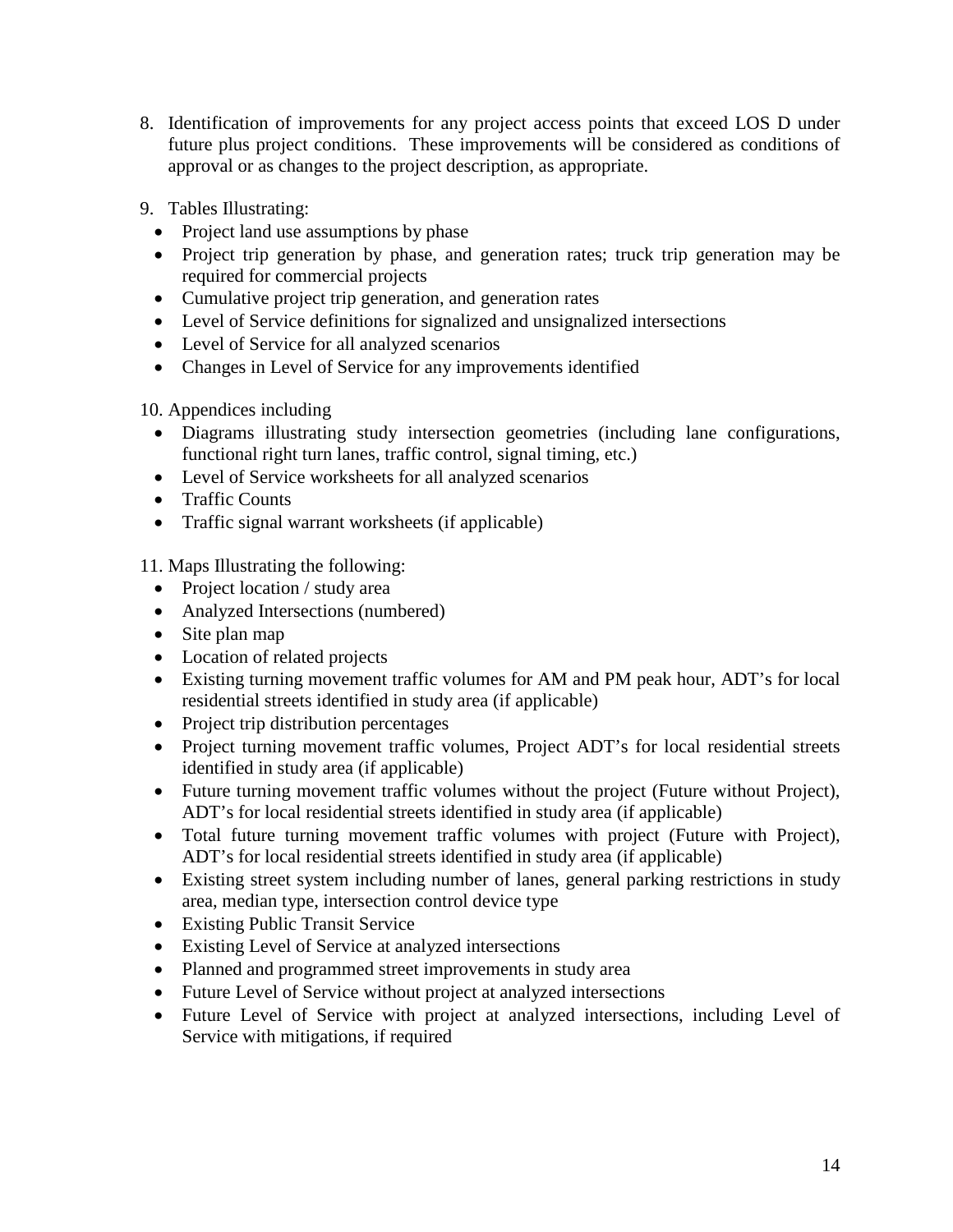#### **VI. TRAVEL DEMAND MODEL**

Computerized traffic models are planning tools used to simulate future traffic conditions and develop traffic projections based on development growth patterns. The City has developed a detailed Citywide Travel Demand Model that is capable of generating Daily, AM Peak Hour, and PM Peak Hour traffic forecasts, as well as estimates of trips. The model is capable of simulating cumulative traffic conditions and traffic conditions with the proposed project. The model, however, may not be appropriate simulating trip lengths or VMT for the purposes of conducting VMT analysis without further refinement. For VMT analysis, the SCAG 2016 RTP/SCS or later travel demand model should be used unless otherwise discussed with the City. For assistance and fees for Travel Demand Model use, contact the Community Development Department. The City travel demand model may be used to assist Consultant in developing trip distribution.

If project horizon year is five years or more and/or the project is expected to generate more than 500 peak hour trips, the use of a travel demand model is recommended for the Operational Analysis. The model can be used to generate existing and future travel patterns to support the traffic analysis. Please consult with the Community Development Department if a travel demand model is used.

## **VII. TRIP GENERATION CALCULATIONS FOR VMT AND OPERATIONAL ANALYSIS**

Use the latest edition of ITE's Trip Generation Handbook for trip generation rates/formulas. Use of San Diego Association of Governments (SANDAG) Trip Generation rates may also be used if applicable ITE rates are not appropriate. If other than a latest edition of ITE Trip Generation rates are used, then they must be approved by the Community Development Department. Guidelines outlined in the Trip Generation Handbook should be consulted for appropriate applicability of ITE rates or equations.

If the project is located in the Media District Specific Plan area and it is of a media related use, the rates specified in Media District Specific Plan shall be used. These rates may also be used for media-related uses outside of the MDSP plan area with approval from the Community Development Department.

If the project is a restaurant, coffee bar, or other use where prepared food products are purchased for consumption, please refer to the *"City of Burbank Restaurant Trip Generation Guidelines"* for guidance on trip generation rates for these uses.

Truck trip generation rates should be estimated for commercial projects. Rates should be discussed with Community Development Department staff based upon current industry references to truck generation.

Certain discounts may be applied to trip generation. These include internal trip reduction for mixed-use developments and/or pass-by trip reduction for retail/commercial developments. Any trip discounts shall be supported in a latest edition of ITE Trip Generation Handbook and will require approval by the Community Development Department.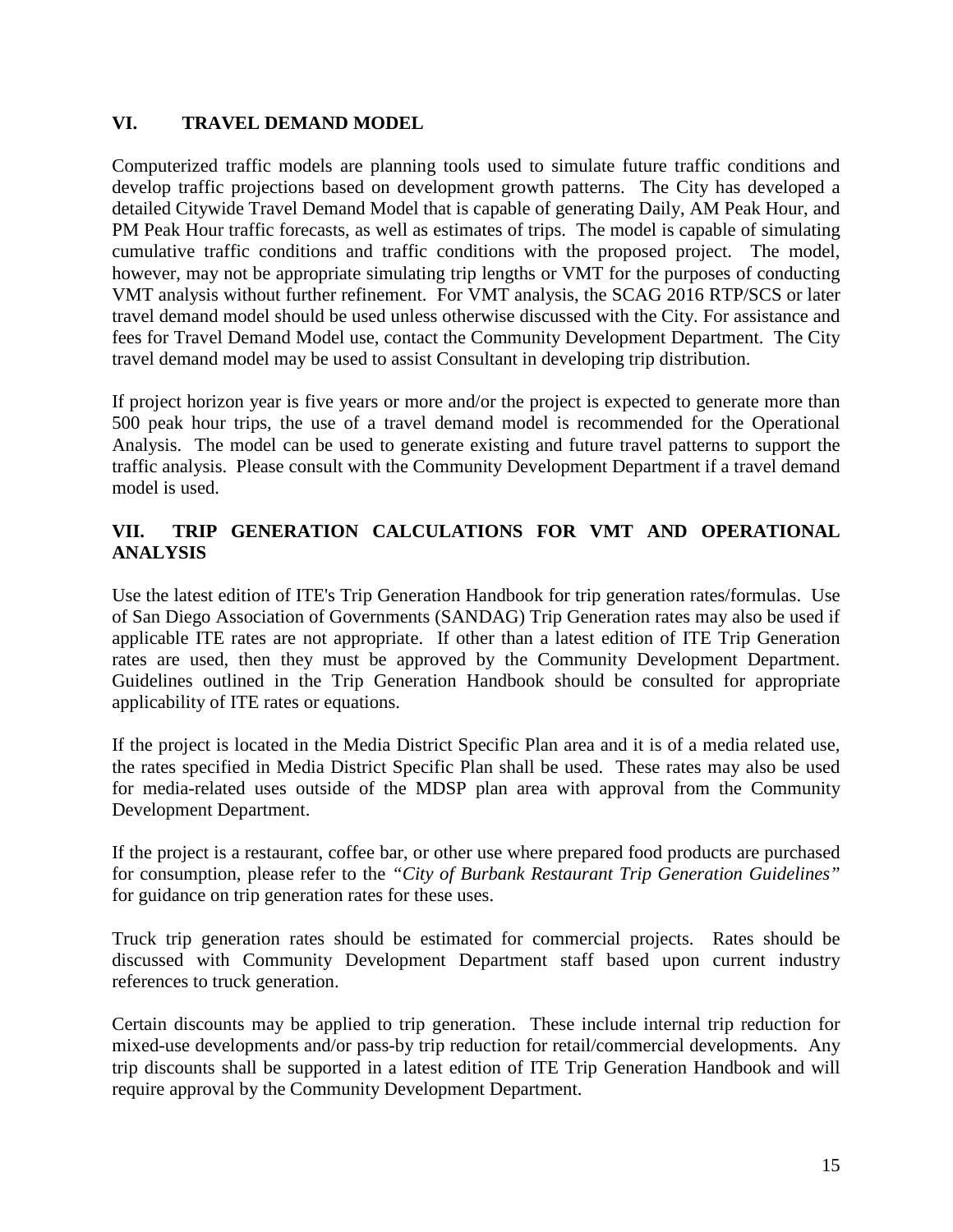Unique types of development may require trip generation studies of similar facilities in order to determine actual trip rates to use in the project traffic analysis. Such rates must be approved by the Community Development Department.

### **VIII. OPERATIONAL IMPROVEMENTS**

The Operations Analysis may identify locations where the project's traffic causes increase in delay beyond that specified by the Burbank2035 General Plan. While not considered CEQA mitigations, the Operations Analysis can include improvements that reduce a project's contribution to intersection delay and may be the responsibility of the project if an adequate nexus can be established between the project and the improvement. **These physical improvements are not mitigation measures that address impacts under CEQA and may only be warranted if a legal nexus to the project can be established, or as part of a planned development**.

All proposed improvements must be described and illustrated. Improvement description should identify type of improvement (widening, restriping, signal modification) and improvement impacts e.g. parking removal or right-of-way acquisition. For improvements that require physical changes to the roadway, preliminary, conceptual-level drawings must be submitted as exhibits to the Transportation Study that show roadway and right of way dimensions, extent of improvements, proposed lane widths, parking removal, and other pertinent information to allow the Community Development Department and Public Works Department to verify the feasibility of the improvement. Estimate of preliminary cost of improvements may be required.

Note that the improvements must comply with basic engineering standards and State of California Highway Design guidelines. All improvements are subject to approval by the Community Development Department and Public Works Department.

**All proposed improvements must be evaluated to ensure they are compatible with the Goals and Policies of the Burbank2035 General Plan**. The Burbank2035 General Plan Transportation Analysis Report (page 43-45) includes a framework for how to evaluate improvements for consistency with Burbank2035.

#### **Any improvements that require changes to traffic signal timing or phasing must be evaluated using the latest HCM methodology to ensure that identified improvements demonstrate an operational improvement.**

Improvements to address operational deficiencies could include the following:

- 1. Street intersection flaring and other physical roadway improvements
- Physical improvements may include intersection flaring, right-turn pockets, or other measures to improve operations at intersections. Additional through lanes on arterial roadways are generally NOT accepted per Burbank2035 and may also trigger secondary VMT impacts.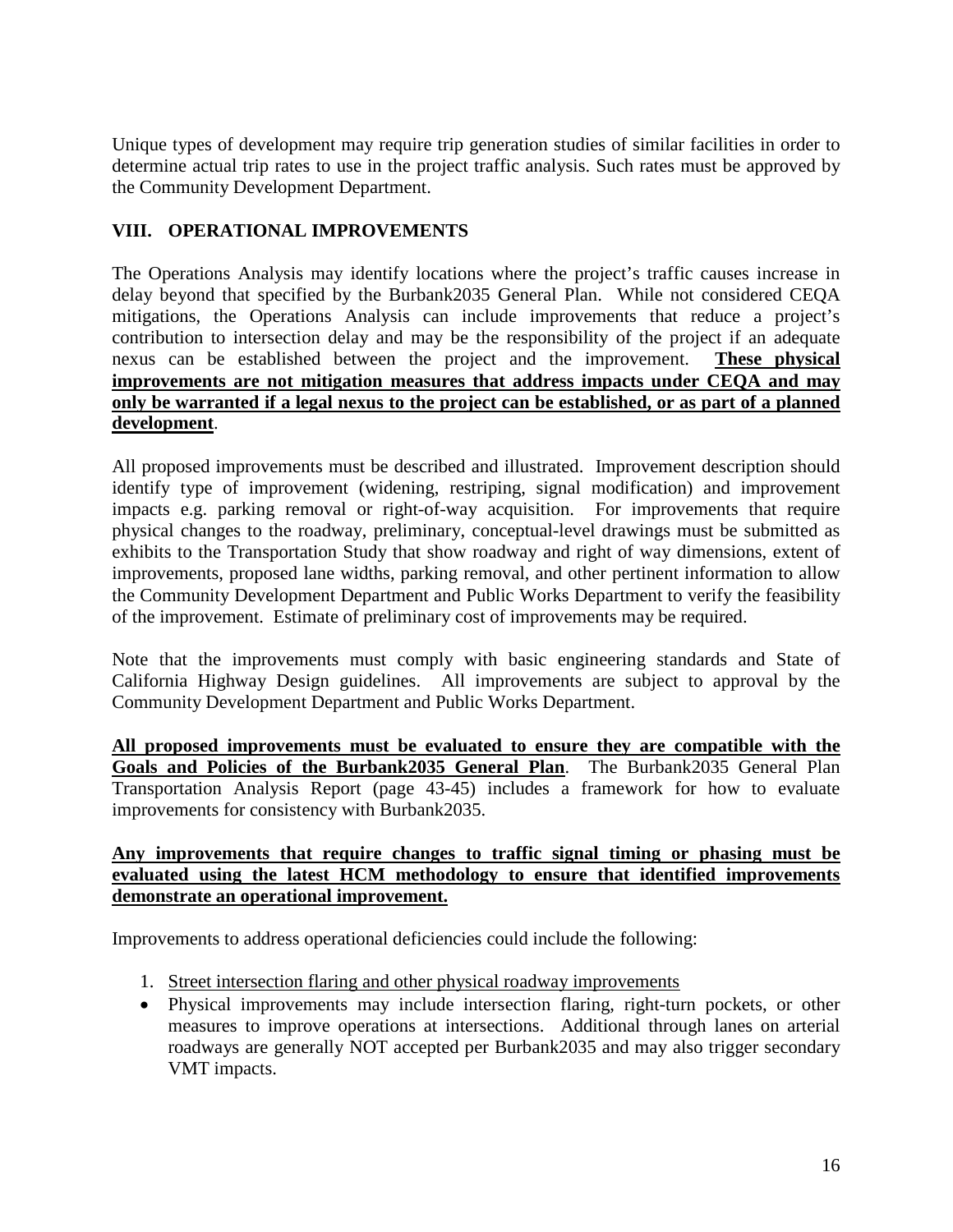- Study must demonstrate that physical improvements are physically feasible and must meet minimum City and Caltrans Design Manual standards. Conceptual-level designs must be submitted for any physical changes to the roadway.
- Resultant sidewalk widths shall be adequate for current and expected pedestrian demand and should be compatible with standards outlined in the General Plan Mobility Element.
- All improvements must be evaluated to determine that they do not increase VMT or disturb existing or planned transit, bicycle, and pedestrian networks.
- 2. Street Re-striping and Parking Removal
- Striping improvements and parking removal recommendations must be approved by the Community Development Department. While these improvements are generally preferable to widening, care must be taken to ensure that secondary impacts (loss of street parking) are also addressed. The Operations Analysis should quantify the amount of street parking removal required and assess the ability of the surrounding neighborhood to absorb any parking loss.

### **IX. TRANSPORTATION DEMAND MANAGEMENT VMT MITIGATION**

Transportation Demand Management (TDM) is a transportation program that attempts to manage demand on the transportation system by diverting users of single-occupancy vehicles to alternative transportation modes, or shifting the time that travel is made to a time outside peak hours. The City of Burbank encourages development of comprehensive TDM programs as part of an overall strategy to reduce trips. However, all TDM programs proposed to be used as mitigation measures for significant impacts must be approved by the Community Development Department prior to finalization of the Transportation Study.

New development projects in the Media District Specific Plan and Burbank Center Plan areas are required by ordinance to implement TDM programs and participate in the Burbank Transportation Management Organization. The City's TDM ordinances establish tiered TDM program requirements based upon the size of the development. TDM programs required as part of the City's trip reduction ordinances cannot be used as a mitigation measure to reduce vehicle trips. However, TDM programs above and beyond those required by statute will be considered. The following items shall be considered when TDM is proposed as a mitigation measure:

If TDM is claimed as a mitigation measure, the TDM program must be documented in the Transportation Study and shall include at least the following elements:

- Statement of measurable goals to be achieved
- Key elements of the program
- Estimated number of trips to be reduced
- Schedule and responsibilities for implementation and funding
- Detailed description of monitoring program performance
- Contingency plan and/or financial penalties for failure to achieve goals

TDM mitigation measures should include a discussion of alternative mitigations needed to the roadway network if the TDM program was not implemented or fails to achieve its stated trip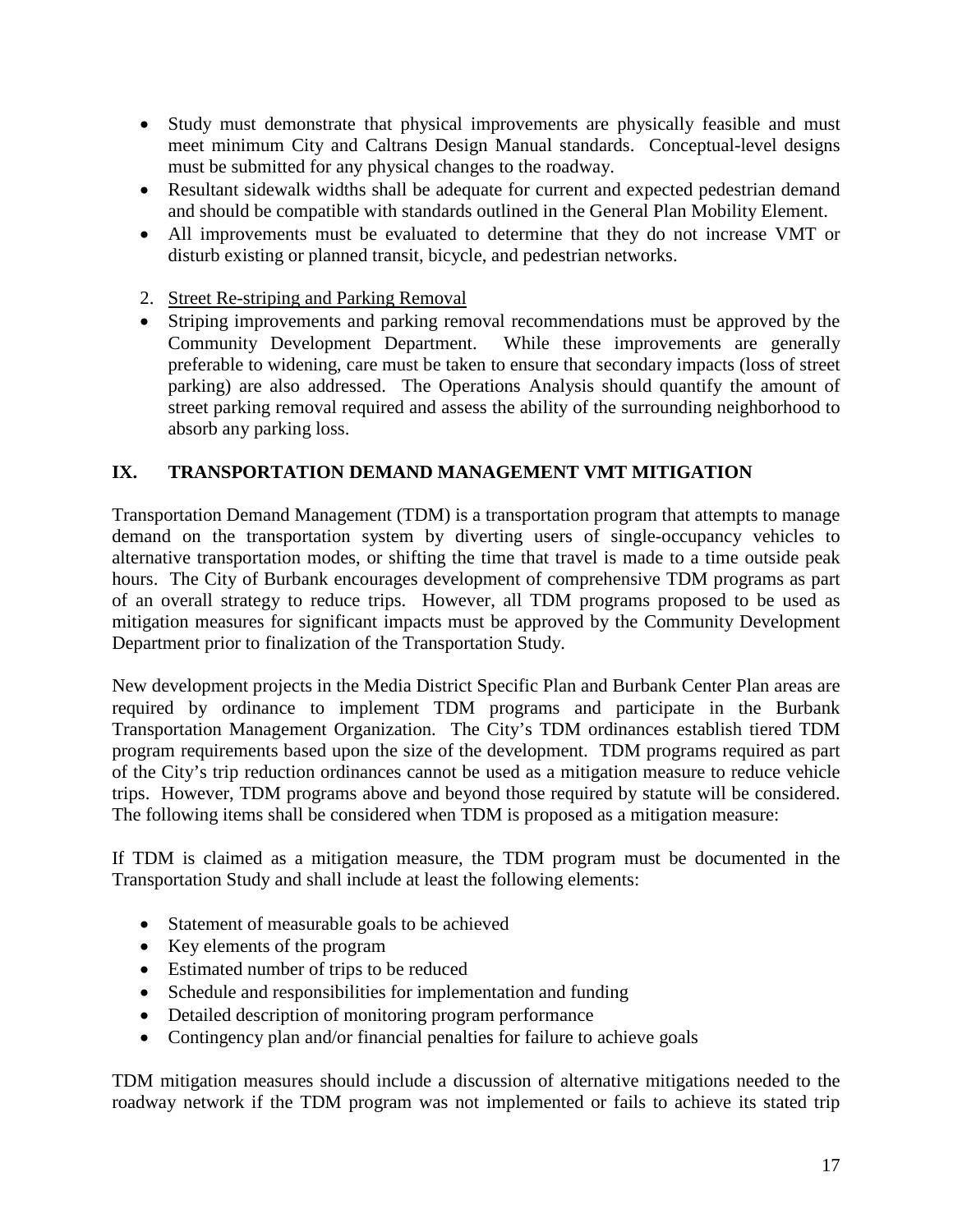reduction goal. This comparison information may be used to determine the level of monitoring or penalties assessed for failure to achieve the TDM goal. If the TDM alternative is extensive roadway improvements, a higher level of guarantee may be needed to ensure that TDM goals are met.

If the project site is under single ownership or control, is uniquely located so as to permit accurate monitoring of all site trips, and a large trip reduction goal is proposed, the City of Burbank may recommend a trip-cap agreement. Such an agreement typically places a cap on total vehicle trips entering or exiting the site during peak travel hours and includes a trip monitoring and contingency plan.

If the project site is under single ownership or control, is uniquely located so as to permit accurate monitoring of all site trips, and a large trip reduction goal is proposed, the City of Burbank may recommend a trip-cap agreement. Such an agreement typically places a cap on total vehicle trips entering or exiting the site during peak travel hours and includes a trip monitoring and contingency plan.

If a project applicant proposes to reduce vehicle trips through establishment or contribution to a transit system, full description of the transit program and an analysis of its projected effect on reducing vehicle trips to the study area must be included in the Transportation Study. In addition, a letter of support from the related transit service provider must be submitted documenting the agency's commitment to operating the proposed expanded service. The transit program description shall contain elements similar to the TDM program described above.

Large developments shall analyze and document mode split in comparable developments in the City and illustrate the future mode split assumptions and goals.

### **X. TRANSPORTATION STUDY REVIEW PROCESS AND ADMINISTRATIVE APPROVAL**

It is a policy of the City of Burbank that traffic studies produced by a project applicant, or by a consultant working on behalf of a project applicant, will not be accepted. All traffic studies shall be conducted by City of Burbank Transportation and Planning Division staff, or a consultant hired by the City of Burbank through a Request for Proposals process and subsequently working as the City's representative. This policy is to ensure all analysis and review of traffic impacts is done in an independent and impartial fashion. Any consultant or services hired by the City of Burbank on behalf of a project applicant shall be paid for in full by the project applicant, plus an additional 15% administrative fee for review by City staff. There is an additional fee for rental of the City's Travel Demand Model. Please consult the City's adopted fee structure for further information on fees charged as part of the development process.

Any Transportation Study performed as part of the environmental review of a development application must follow the Transportation Study guidelines as described herein and shall be prepared under the guidance of, and sealed by, a Professional Engineer registered in the State of California to practice either Traffic or Civil Engineering. Traffic studies should be conducted in accordance with industry guidelines and best-practices. The City will work diligently to provide